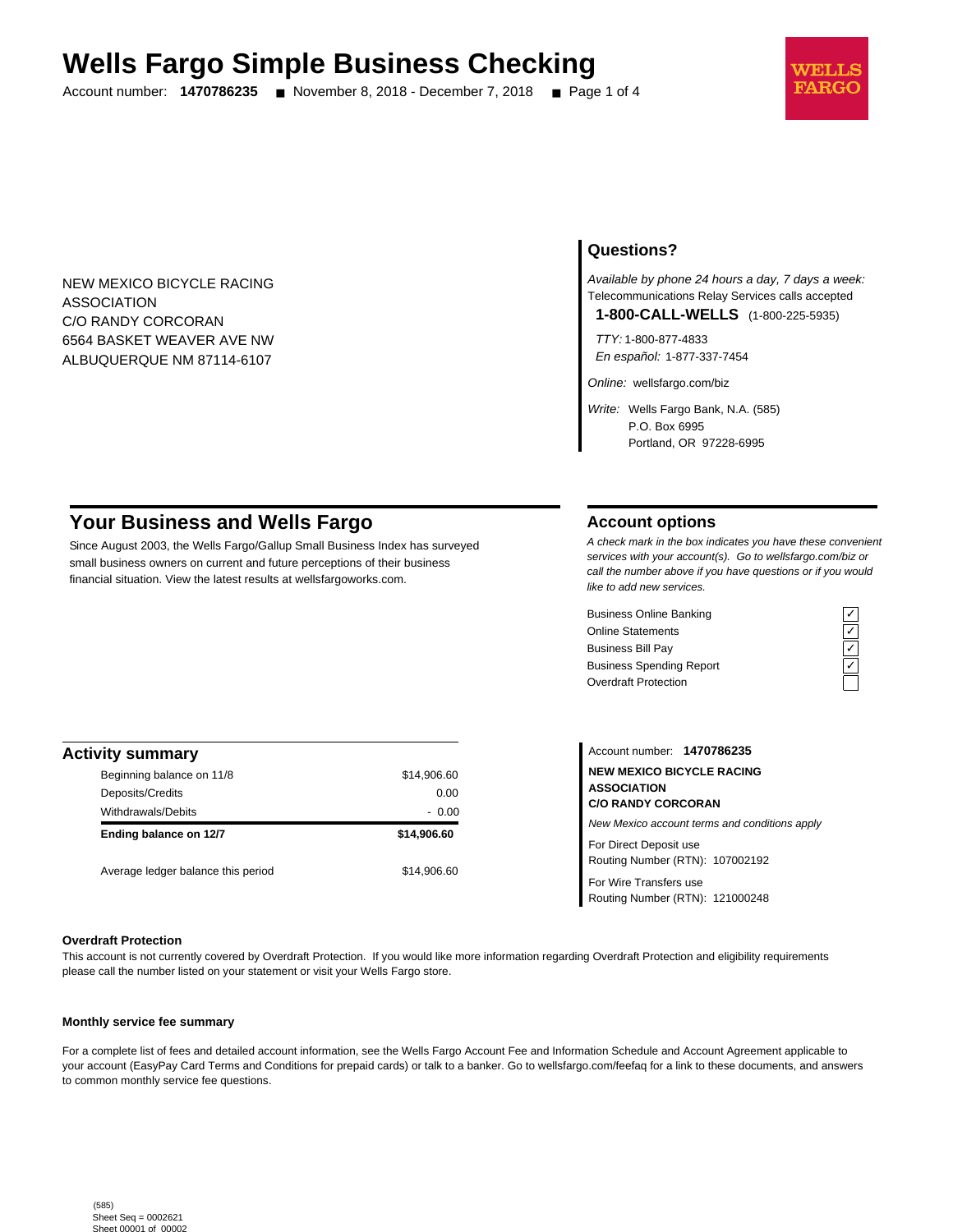

# **Monthly service fee summary (continued)**

| Fee period 11/08/2018 - 12/07/2018                 | Standard monthly service fee \$10.00 | You paid \$0.00       |
|----------------------------------------------------|--------------------------------------|-----------------------|
| How to avoid the monthly service fee               | Minimum required                     | This fee period       |
| Have any ONE of the following account requirements |                                      |                       |
| Average ledger balance                             | \$500.00                             | $$14.907.00$ $\nabla$ |
| C1/C1                                              |                                      |                       |

### **Account transaction fees summary**

|                              |            | Units    | Excess | Service charge per | Total service |
|------------------------------|------------|----------|--------|--------------------|---------------|
| Service charge description   | Units used | included | units  | excess units (\$)  | charge $(\$)$ |
| Cash Deposited (\$)          |            | 3.000    |        | 0.0030             | 0.00          |
| Transactions                 |            | 50       |        | 0.50               | 0.00          |
| <b>Total service charges</b> |            |          |        |                    | \$0.00        |



On January 7, 2019, we will add the capability to receive real-time payments through the RTP® system ("RTP System"). The agreement governing your deposit account in the "Funds transfer services" section of the Deposit Account Agreement is amended to include the following provisions relating to your receipt of RTP payments.

#### **Receiving RTP Payments**

The following additional terms apply to any real-time payments we receive for credit to your account through the RTP System. The terms "sender," "receiver," "sending bank," and "request for return of funds" are used here as defined in the system rules governing RTP payments ("RTP Rules"). In addition to the RTP Rules, RTP payments will be governed by the laws of the state of New York, including New York's version of Article 4A of the Uniform Commercial Code, as applicable, without regard to its conflict of laws principles. - The RTP System may be used only for eligible payments between a sender and receiver whose accounts are located in the United States. RTP payments that are permitted under the RTP Rules and our requirements are considered eligible payments for purposes of this Agreement.

- RTP payments are final and cannot be cancelled or amended by the sender. If you do not wish to accept an RTP payment received for credit to your account, you may request that we return such payment to the sender. We may, at our sole discretion, attempt to honor such request but will have no liability for our failure to do so.

- RTP payments are typically completed within thirty (30) seconds of transmission of the RTP payment by the sender, unless the RTP payment fails or is delayed due to a review by us or the sending bank, such as for fraud, regulatory, or compliance purposes. Transaction limits imposed by the RTP System or sending bank may also prevent RTP payments from being sent to your account.

We are under no obligation to honor, in whole or in part, any payment order or other instruction that could result in our contravention of applicable law, including, without limitation, requirements of the U.S. Department of the Treasury's Office of Foreign Assets Control ("OFAC") and the Financial Crimes Enforcement Network ("FinCEN").

We are adding the following clarification in the section of the Deposit Account Agreement titled "Rights and Responsibilities" under the subsection "When can we close your account?":

**Important information for Consumer and non-analyzed Business accounts with a zero balance: An account with a zero-balance may be subject to automatic closure on the fee period ending date, depending on when the last qualifying transaction posted to your account.**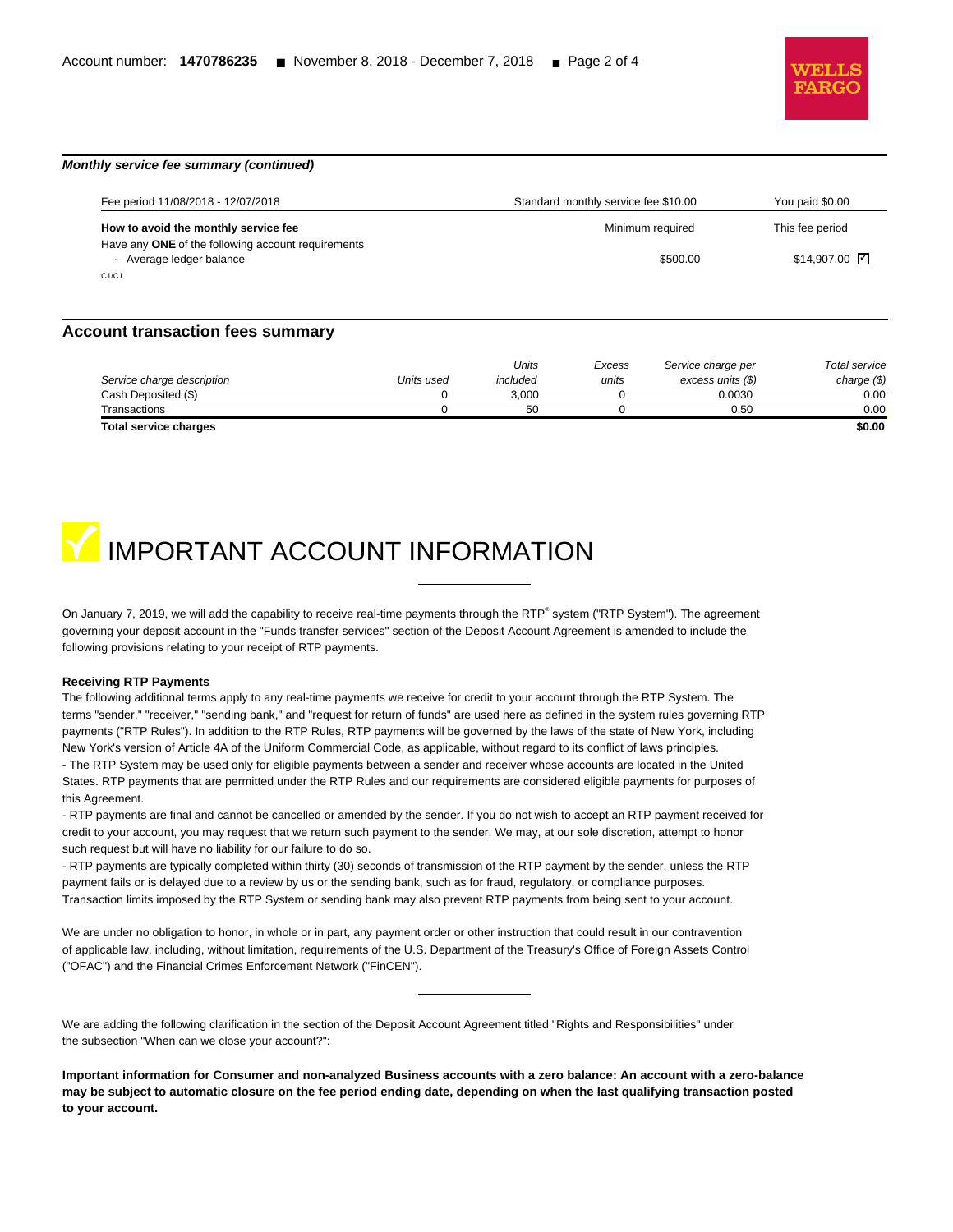l



- In order to prevent automatic closure, an account with a zero-balance must have a qualifying, non-automatic transaction posted within the last two months of the most recent fee period ending date. IOLTA and RETA accounts require a qualifying transaction within ten months of the most recent fee period ending date.

- Examples of qualifying transactions are deposits or withdrawals made at a banking location, ATM, or via telephone, mobile deposits, one-time transfers made at a banking location, ATM, online, mobile, or via telephone, or checks paid from the account.

- Automatic or electronic deposits, such as payroll, and automatic or electronic payments, including bill pay, recurring transfers, and any bank-originated transactions, like monthly service or other fees, are not considered qualifying transactions for the purpose of preventing closure of an account with a zero-balance.